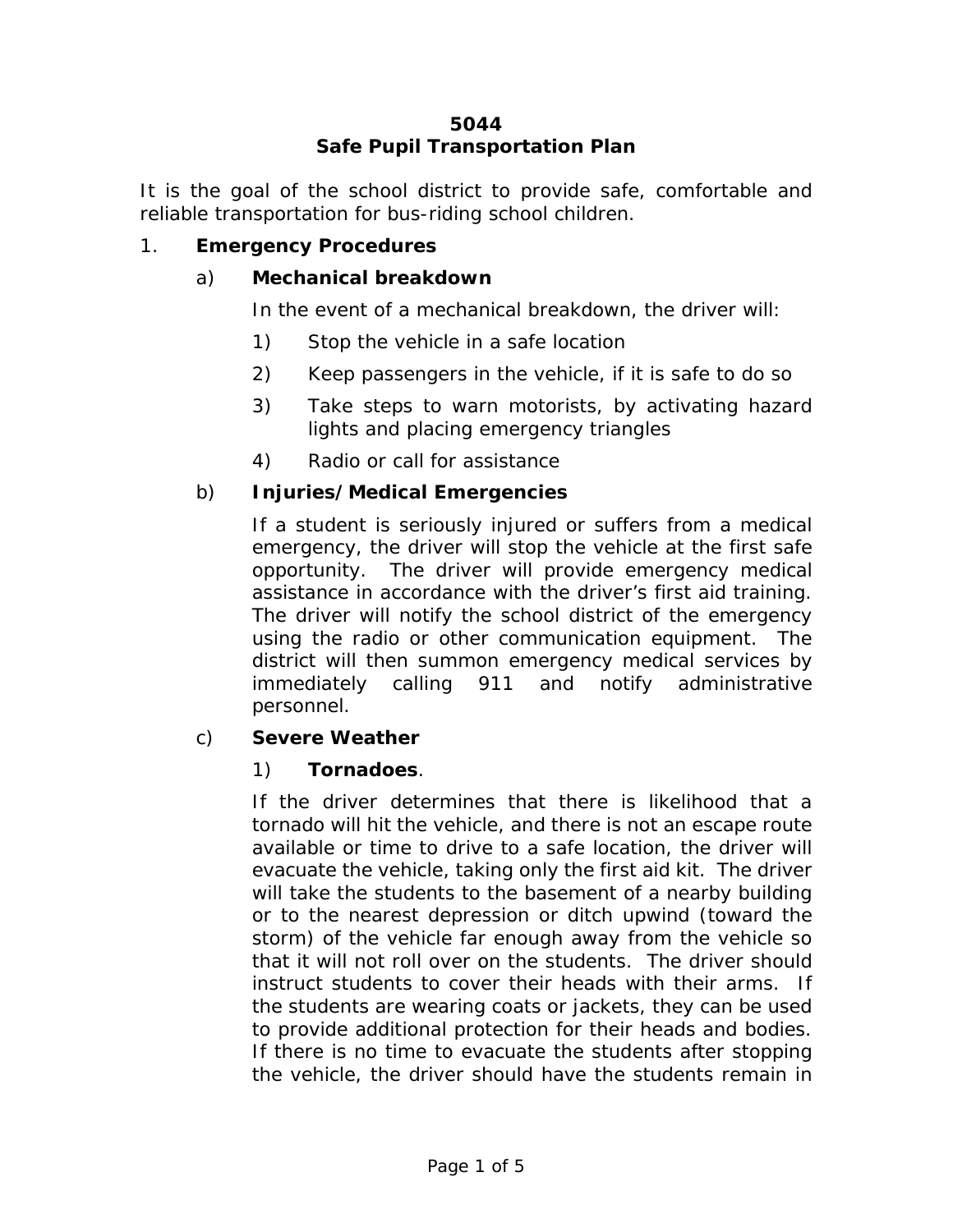their seats and assume a protective position with their heads below window level.

# 2) **Winter Weather**

If the school district or driver determines that a trip is too dangerous to drive due to winter weather conditions, the district will cancel the trip.

Parents should ensure that students are appropriately dressed for winter conditions.

#### d) **Weapons, Hazardous Substances and Dangerous Contraband**

If a driver discovers that a passenger may have a weapon, hazardous substance or other dangerous contraband on the vehicle, he or she should remain calm and call for assistance. The driver should not inform passengers of the presence of the weapon or other contraband.

# e) **Terroristic Threat**

If a driver receives a terroristic threat that he or she deems credible, he or she will notify the school district of the threat using the radio or other communication equipment. After consulting with school officials, the driver will determine whether the threat requires evacuation of the bus. The school will promptly notify the authorities of the threat.

For purposes of this policy, a terroristic threat is a threat to commit any crime of violence or to burn or damage property with the purpose of terrorizing another or of causing the evacuation of the bus or in reckless disregard of causing such terror or inconvenience

# f) **Emergency Incident Reports**

Drivers will provide written documentation of any of the emergency events specified in this policy by completing the incident form attached hereto. This documentation must be submitted to the school administration within 24 hours of the event.

### 2. **Drop-off**

Drivers will drop students off at a location pre-determined through communication between the school district and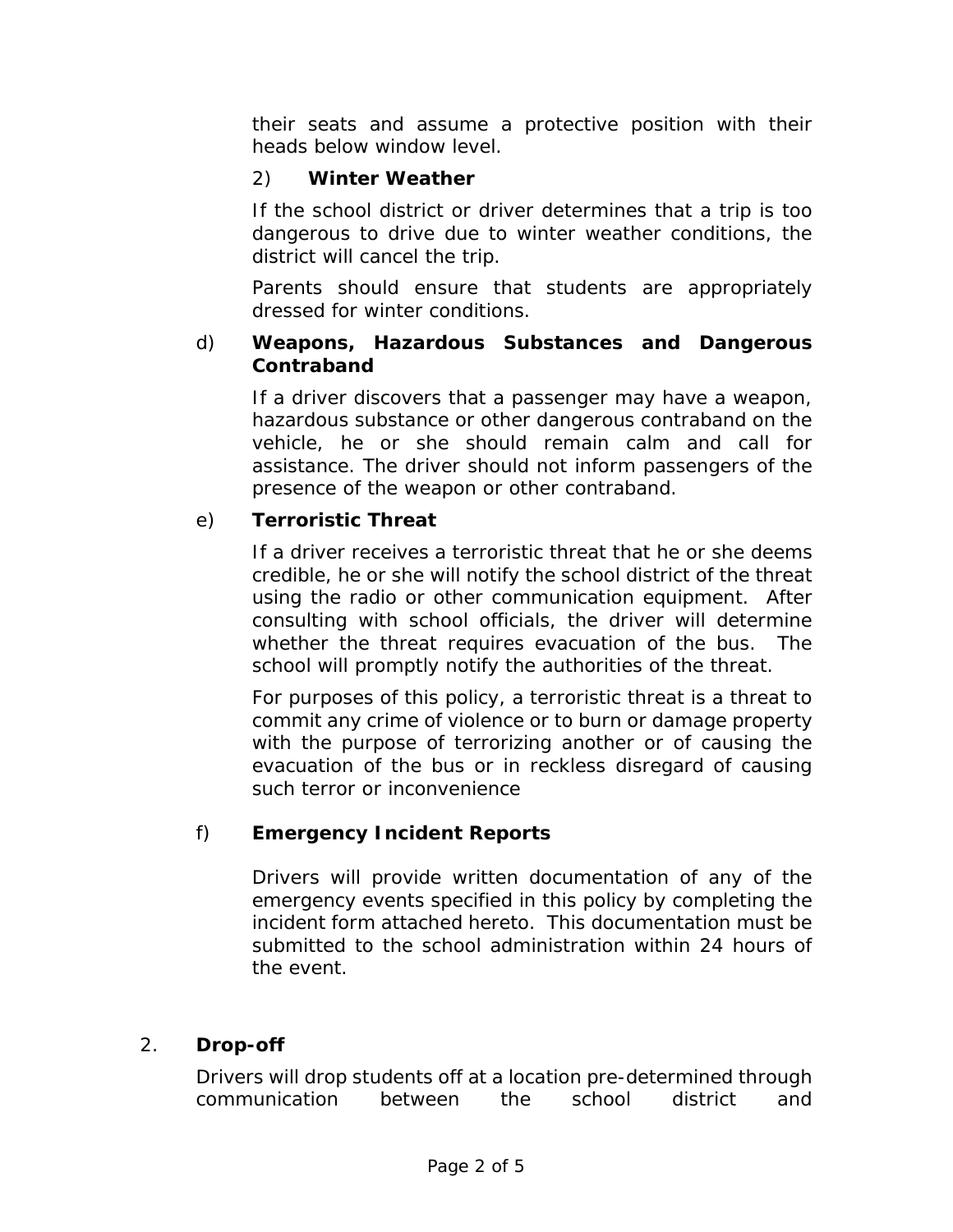parents/guardians. In the event the drop-off location is uncertain or appears to be unsafe, the driver will communicate with school staff in the building to seek additional guidance.

In no event will a driver drop a student off in a location which in the reasonable judgment of the driver appears to be unsafe. Drivers who believe the drop-off location to be unsafe shall release students directly into the custody of a parent/guardian or shall return students to their school building.

### 3. **Evacuation of Students With Disabilities**

The transportation supervisor, in consultation with bus drivers and members of the administrative team, shall develop a written emergency evacuation plan for each bus route. The plan shall include an assessment of each student's ability to evacuate himself or herself as well as his or her ability to assist others. Disabled students should practice their evacuation skills as required of their non-disabled peers if possible during evacuation drills. Students or other individuals who will be assisting disabled students evacuate during emergencies should practice this skill during evacuation drills. Drivers or students who will be assisting with the evacuation process should be familiar with any equipment on the bus that would aid in the actual evacuation.

### 4. **Student Behavior on School Vehicles**

Riding school vehicles is a privilege, not a right. Students must comply with the following rules and all school conduct rules and directives while riding in school vehicles. In addition, students must also comply with the student code of conduct while riding in school vehicles.

### a) **Rules of Conduct on School Vehicles:**

- 1) Students must obey the driver promptly.
- 2) Students must wait in a safe place for the bus to arrive, clear of traffic and away from where the vehicle stops.
- 3) Students are prohibited from fighting, engaging in bullying, harassment or horseplay.
- 4) Students must enter the bus without crowding or disturbing others and go directly to their assigned seats.
- 5) Students must remain seated and keep aisles and exits clear while the vehicle is moving.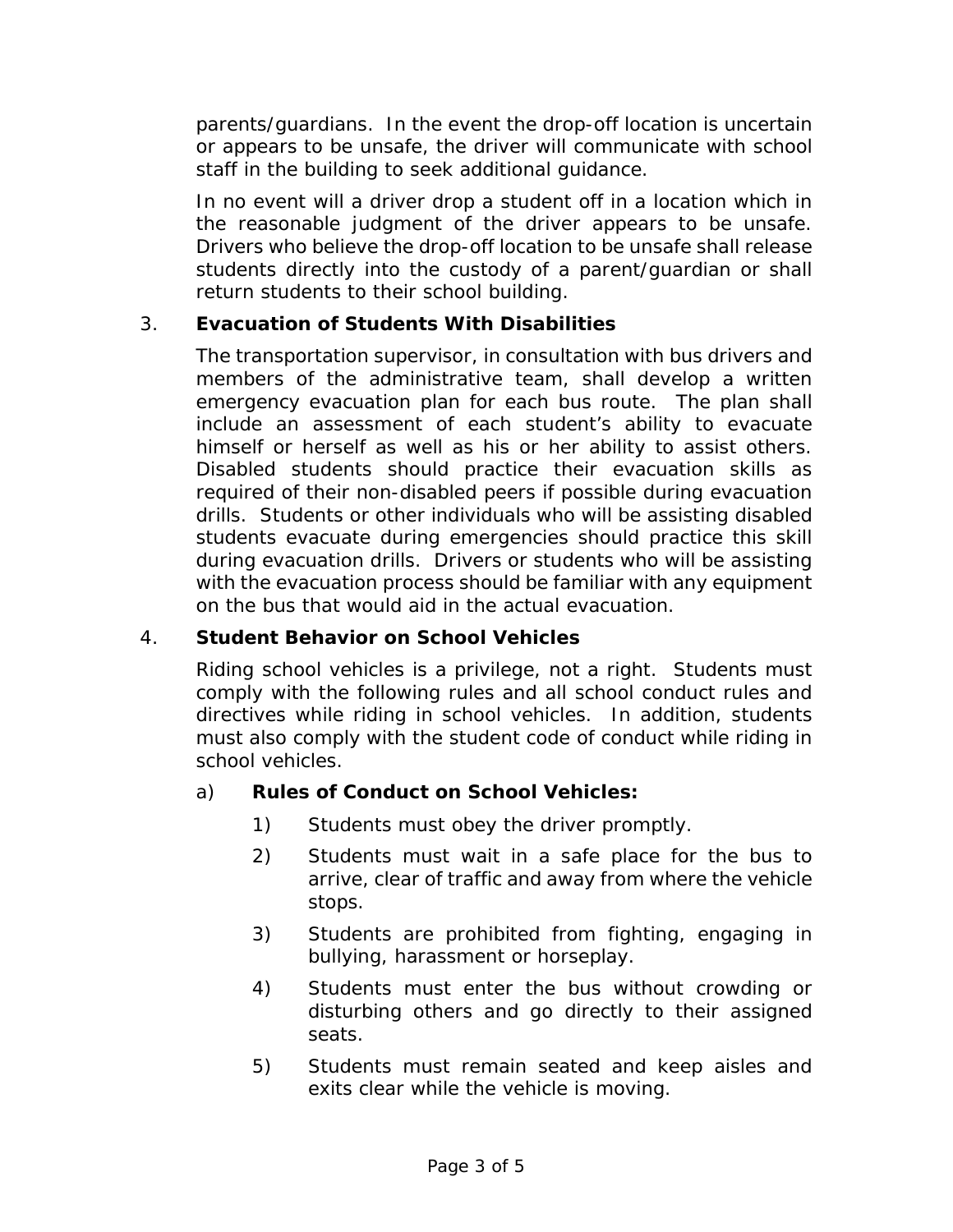- 6) Students are prohibited from throwing or passing objects on, from, or into vehicles.
- 7) Students may not use profane language, obscene gestures, tobacco, alcohol, drugs or any other controlled substance on the vehicles.
- 8) Students may not carry weapons, look-a-like weapons, hazardous materials, nuisance items or animals onto the vehicle.
- 9) Students may carry on conversations in ordinary tones, but may not be loud or boisterous and should avoid talking to the driver while the vehicle is in motion. Students must be absolutely quiet when the vehicle approaches a railroad crossing and any time the driver calls for quiet.
- 10) Students may not open windows without permission from the driver. Students may not dangle any item (e.g. legs, arms, backpacks) out of the windows.
- 11) Student must secure any item or items that could break or produce injury if tossed about the inside of the vehicle if the vehicle were involved in an accident
- 12) Student must respect the rights and safety of others at all times.
- 13) Students must help keep the vehicle clean, sanitary and orderly. Students must remove all personal items and trash upon exiting.
- 14) Students may not leave or board the vehicle at locations other than the assigned stops at home or school unless approved prior to departure by the superintendent or designee.
- 15) Video cameras may be placed on buses, at random, to monitor student behavior on the bus.

# b) **Consequences**

Drivers must promptly report all student misconduct to the administration. These reports may be oral or written. Students who violate the Rules for Conduct will be referred to their building principal for discipline. Disciplinary consequences may include:

- 1) Note home to parents
- 2) Suspension of bus riding privileges